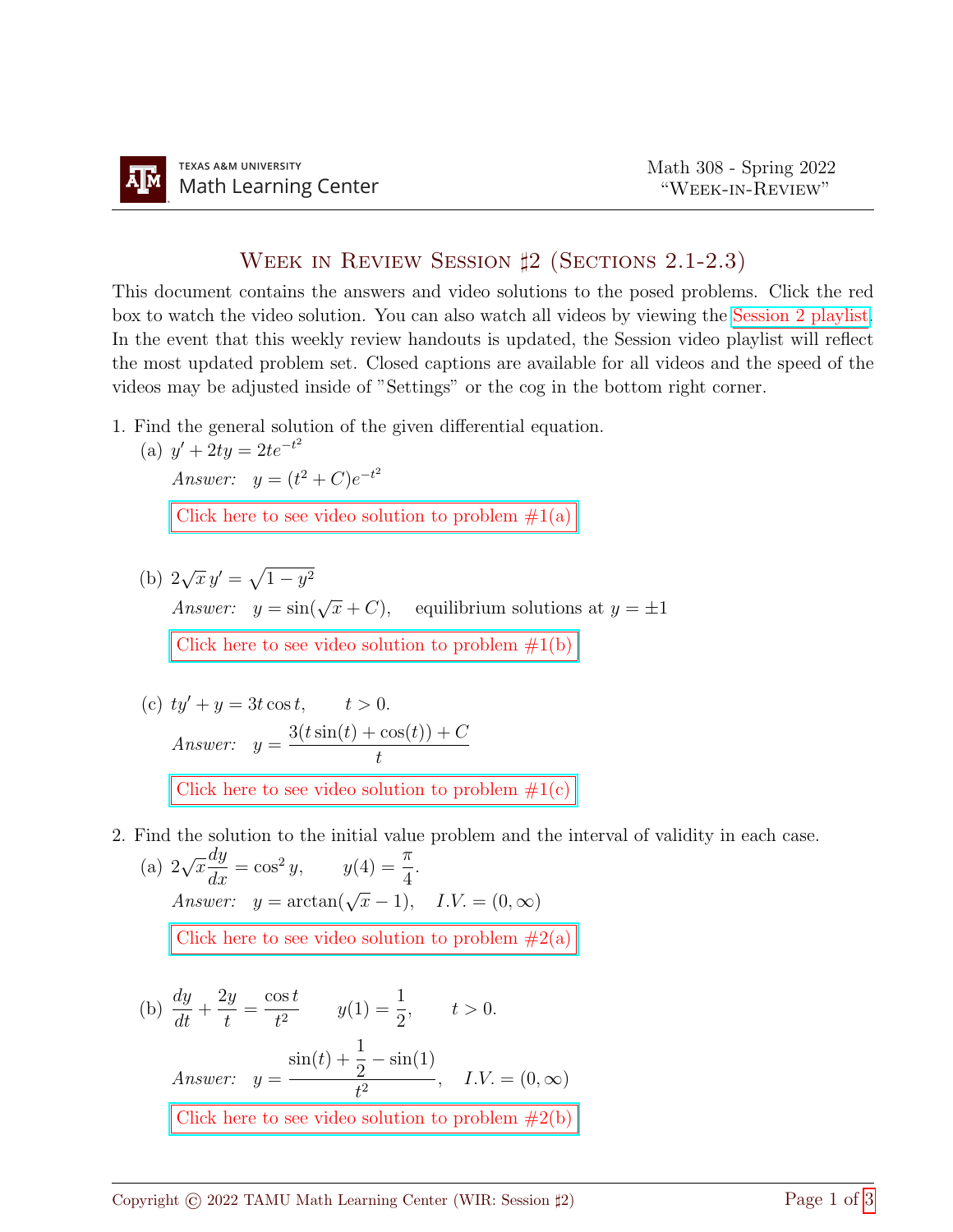

3. Consider the initial value problem

$$
y' + 2y = 5 - t, \qquad y(0) = y_0
$$

Find the value  $y_0$  for which the solution touches, but does not cross the t-axis.

Answer: 
$$
y_0 = \frac{11}{4} - \frac{1}{4}e^{10}
$$

[Click here to see video solution to problem #3](https://youtu.be/LWcVI-4GICI)

**Video errata:** At the 10:30 mark, I wrote  $\frac{11}{4}$ 4  $-\frac{t_1}{4}$  $\frac{t_1}{4} + (y_0 - \frac{11}{4})$ 4  $)e^{-2t_1} = 0$  but we should have 11 4  $-\frac{t_1}{2}$  $rac{t_1}{2} + (y_0 - \frac{11}{4})$ 4  $)e^{-2t_1} = 0$ . Continuing from there, we still get that  $t_1 = 5$ , but now we have the equation  $\frac{11}{4}$ 4  $-\frac{5}{5}$  $\frac{5}{2} + (y_0 - \frac{11}{4})$ 4  $(e^{-10})e^{-10} = 0$ . Solving for  $y_0$  then gives us that  $y_0 = \frac{11}{4}$ 4  $-\frac{1}{4}$ 4  $e^{10}$ .

4. A 120-gallon tank initially contains 90 lb of salt dissolved in 90 gallons of water. Brine containing 2 lb/gal of salt flows into the tank at a rate of 4 gal/min, and the well-stirred mixture flows out of the tank at a rate of 3 gal/min. How much salt does the tank contain when it is full?

Answer: 202 lbs of salt

Click here to see video solution to problem  $#4$ 

5. In a certain culture of bacteria, the number of bacteria increases sixfold in 10hrs. How long does it take for the population to double?

Answer: Approximately 3.87 hours

Click here to see video solution to problem  $#5$ 

6. Consider a large lake formed by damming a river that initially holds 200 million liters of water. Because a nearby chemical plant uses the lake's water to clean its reservoirs, 1,000 liters of brine, each containing  $100(1 + \cos t)$  kilograms of dissolved pollution, run into the lake every hour. Let's make the simplifying assumption that the mixture, kept uniform by stirring, runs out at the rate of 1,000 liters per hour and no additional spraying causes the lake to become even more contaminated. Find the amount of pollution  $p(t)$  in the lake at any time t, and determine its variations in the long run.

Answer:  $p(t) = 2 \cdot 10^7 + 100 \cdot 5 \cdot 10^{-6} \cos(t) + 100 \sin(t) - 2 \cdot 10^7 e^{-5 \cdot 10^{-6} t}$ , as t gets larger,  $p(t) \approx 2 \cdot 10^7 + 100 \sin(t)$ .

Click here to see video solution to problem  $\#6$